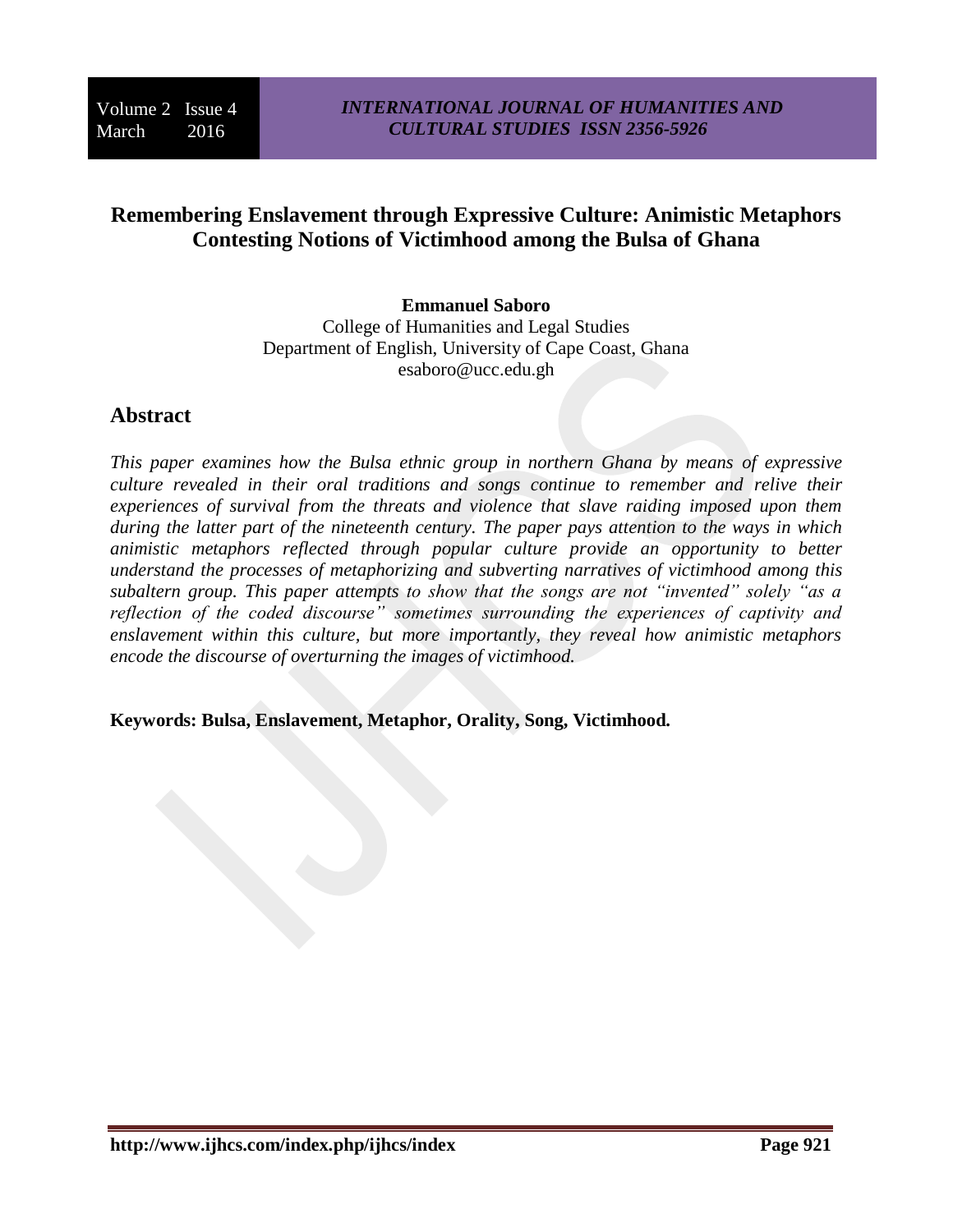#### **Introduction**

This paper examines how the Bulsa ethnic group in northern Ghana by means of expressive culture revealed in their oral traditions and songs continue to remember and relive their experiences of survival from the threats and violence that slave raiding imposed upon them during the latter part of the nineteenth century. The paper particularly pays attention to the ways in which animals have been used in their songs as metaphors through which we can reflect on how they have imaginatively chosen to weave a counter narrative to the dominant images of themselves as victims and, by extension, a significant part of northern Ghana. For the Bulsa, enslavement was traumatic and it is still so in retrospect, mediated through imagination and representation through songs. Captivity and force servitude was not something directly experienced by these people but came to be central to their attempts to create an identity predicated on its remembrance through their oral traditions.

Slave raiding with its attendant characteristics of pillage, systematic violence and enslavement among this subaltern group created a stigmatized identity: an identity predicated on the representations of subjugation and victimhood. The context of representation has thus always revolved around that of victims and prey on the one hand and conquerors/predators on another hand. Yet underlying these dominant narratives of victimhood is another equally significant narrative that does not always feature within historical sources: a narrative of a people who have challenged these representations by fighting back.

This paper problematizes this predator/victim dynamic by focusing on the contestation and reinterpretation of Bulsa's collective history and identity through animistic metaphors. The metaphor in terms of its construction is intrinsically related to the group's epistemology. In this sense, the metaphor then becomes a window for assessing the group's knowledge stock. These animistic metaphors serve as counter narratives and an avenue for self-representation in a discourse dominated by the ideology of victimhood.

The songs, as I attempt to show, do not simply recount collective loss and suffering; crucially, I argue that they are a politically and rhetorically significant cultural form of contestation, representation and survival. This aspect of the 'poetics' of representation in Bulsa songs has received very little critical attention in the literature, hence the attempt in this paper to show that the songs are not "invented" solely "as a reflection of the coded discourse" sometimes surrounding the experiences of captivity and enslavement within this culture, but more importantly, they reveal how animistic metaphors encode the discourse of overturning the images of victimhood.

Indeed, scholars have drawn our attention to the nature of trauma, oppression and its relationship with the notions of victimhood (see Montville, 1989; Confino, 2005: 46-75; Larson, 1999: 1). Larson has, for example, shown how "...collective identities and memories of trauma are deeply intertwined". "Most ethnic minorities", Larson has noted, "anchor their collective identities in the remembrance of past and present victimization". Victims of social trauma and their descendants in Larson's view, "often engage in purposeful remembrance as a form of empowerment and identity formation". Confino (2005: 46-75) has also pointed out how after the second world war, for example, the notions of victimhood, self-pity, and suffering became organizing metaphors to help understand the war. The African-American slave experience has also provided a context within which people have sought to use the notions of victimhood to define descendants of the enslaved.

The terms *victim* and *victimhood* are fundamentally concerned with human suffering and the expressions of power. Constructions of victimhood thus involve the re-inscribing of oppression and the negative ways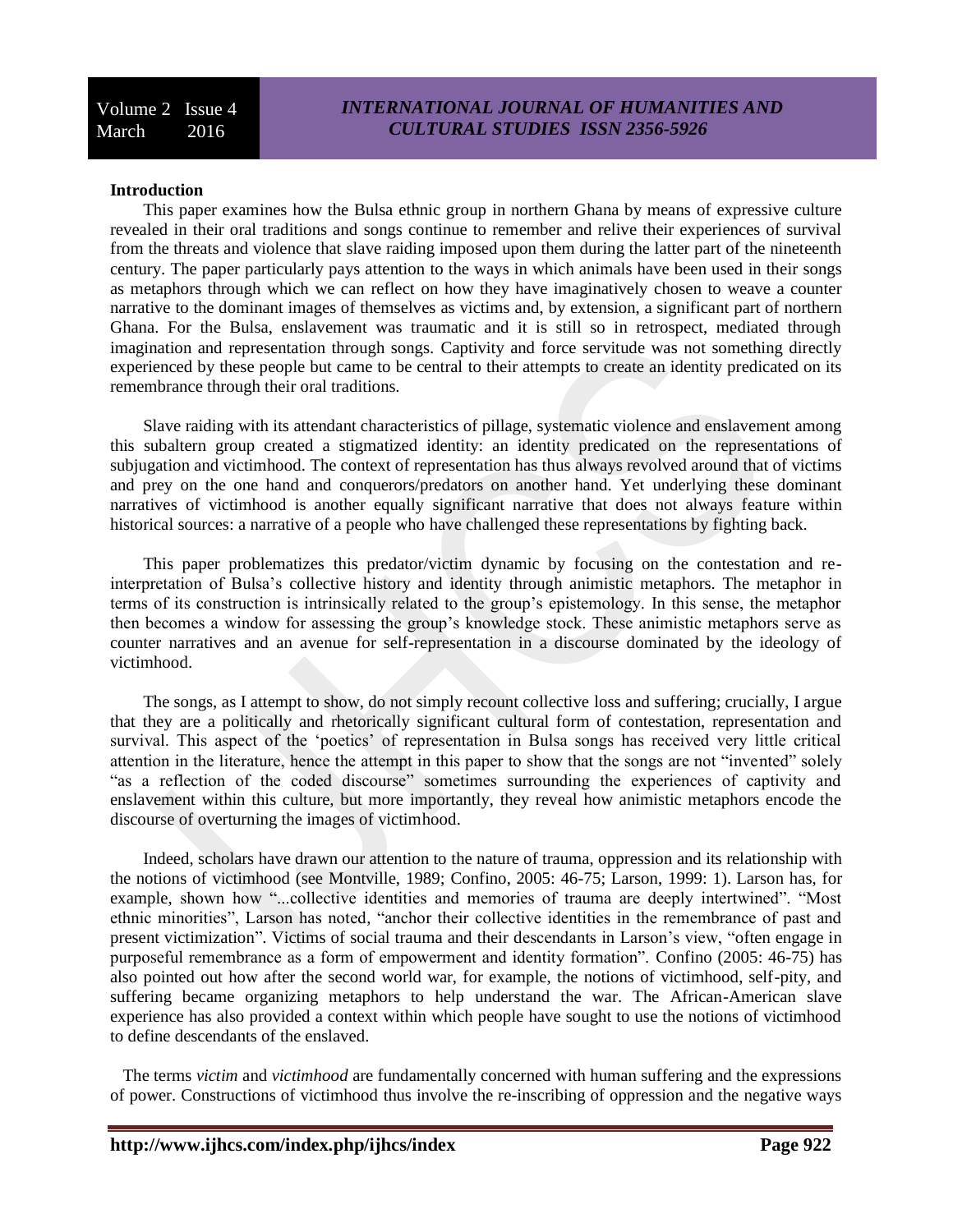## *INTERNATIONAL JOURNAL OF HUMANITIES AND CULTURAL STUDIES ISSN 2356-5926*

in which such experiences affect individuals and sometimes communities (see Montville, 1993; Hooks, 1989; Elias, 1986; Rosenberg, 2003; & Wilke, 2007). Montville (1993) has reminded us that victimhood usually revolves around three main components:(1) "a history of violent, traumatic aggression and loss; (2) a conviction that the aggression was unjustified by any standard and (3) an often unuttered fear on the part of the victim group that the aggressor will strike again at some feasible time in the future".

Although Montville was certainly not reflecting within the context of the slave trade and enslavement, there is a basis upon which his formulations can inform our appreciation of victimhood within the collective psyche of Bulsa. Slave raiding was a violent and traumatic loss and the fear resulting from the anticipation that the slave raider would always strike again, coupled with the social stigma of an enslaved culture, produces images of the "victim".

### **Methodology**

This paper draws from a corpus of songs I collected between September 2004 and December 2005, when I first became interested in the oral history and literary manifestations of the slave trade within northern Ghana, particularly Bulsa. During my fieldwork, informants often alluded to how memories of enslavement and the slave trade are still recollected, preserved and transmitted within their culture, through popular culture. The transcriptions and translations of the songs into texts were made possible with the help of native speakers skilled in the translation process and who are familiar with the cultural and historical contexts of the study. Remembering the threats of captivity within these communities is often an emotional and psychological experience. Consequently, narratives and communal memory of the experience are not always explicit but coded and expressed through metaphor. The metaphor then becomes a significant cultural and rhetorical tool for understanding the people's collective experiences.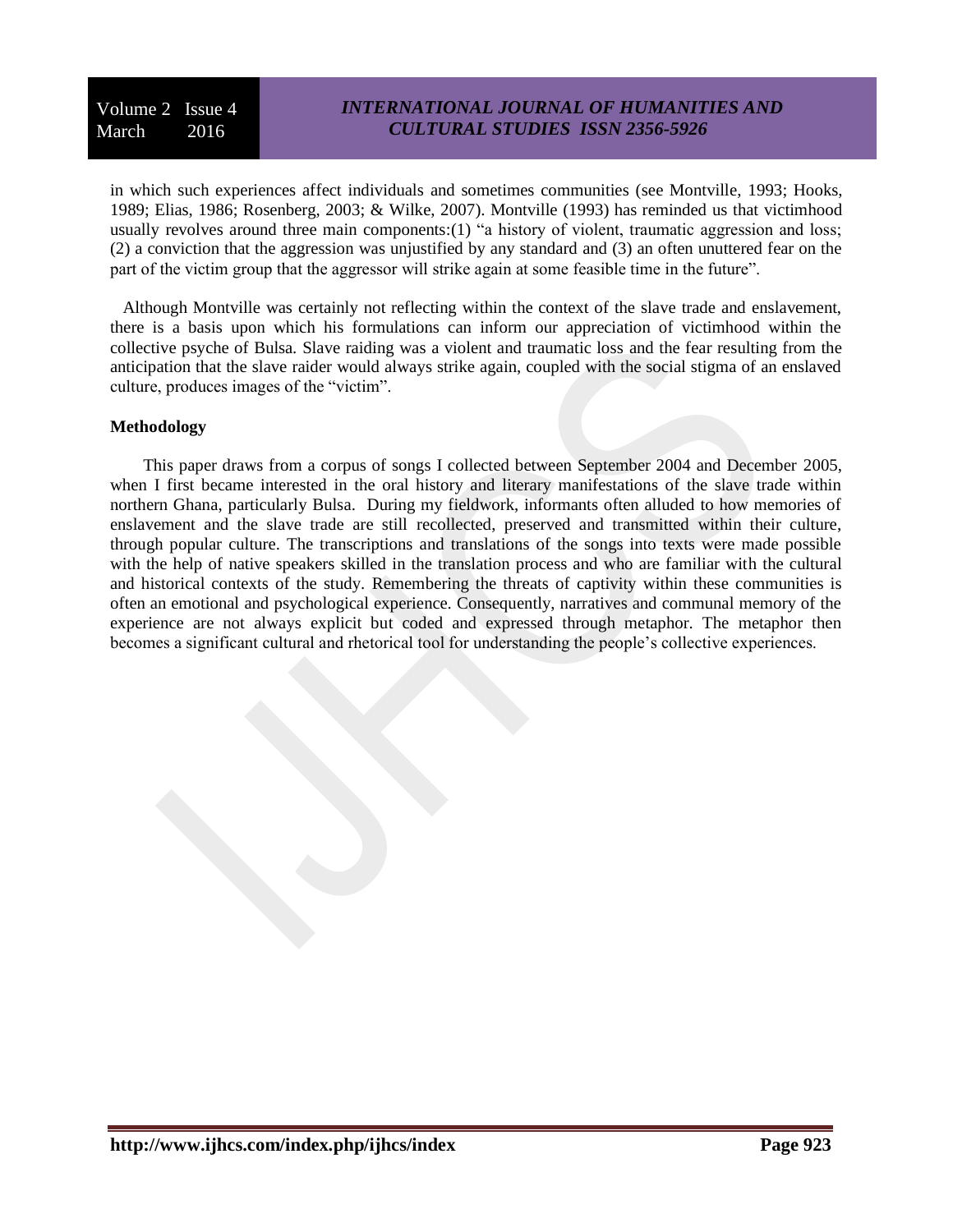### *INTERNATIONAL JOURNAL OF HUMANITIES AND CULTURAL STUDIES ISSN 2356-5926*



**Figure 1: The map of Ghana showing the Upper East region Source: Cartographic Unit, University of Cape Coast, Ghana**

#### **Context**

Northern Ghana is an important cultural and geographical space relative to its role in the three distinct and yet inter-related slave systems: the Trans-Atlantic, Trans-Saharan and domestic. Although memories of these distinct types are often blurred, fragments of the devastating consequences of slave raiding and the threats of enslavement still resonate within their oral traditions. Significant studies have emerged dealing with northern Ghana's role in the slave trade (see, Yarak, 1989; Der, 1998; Perbi, 2004; Austin, 2005; Allman &Parker, 2005). A central animating metaphor in the bulk of these studies is the focus on northern Ghana as a "slave supply base" and a "victim society". Although some studies such as Opoku-Agyemang (2007), Howell (2007) and Saboro (2013) have investigated issues of cultural adaptations and resistance to enslavement among certain northern communities, there is still more to be explored.

As part of European negative and stereotypical conceptualization(s) of most people of African origin, the prevailing images that came to be associated with people of northern origin were that of people who were primitive, backward and outside of the European Christian civilized order (see Holsey, 2008). Their physical distance from the coast and the nature of their social geography produced images of being cut off from civilized people. They thus came to be regarded by most dominant groups of the south – and later by Europeans – as primitive people who had no social consequence except to be raided and traded as labour commodities (ibid).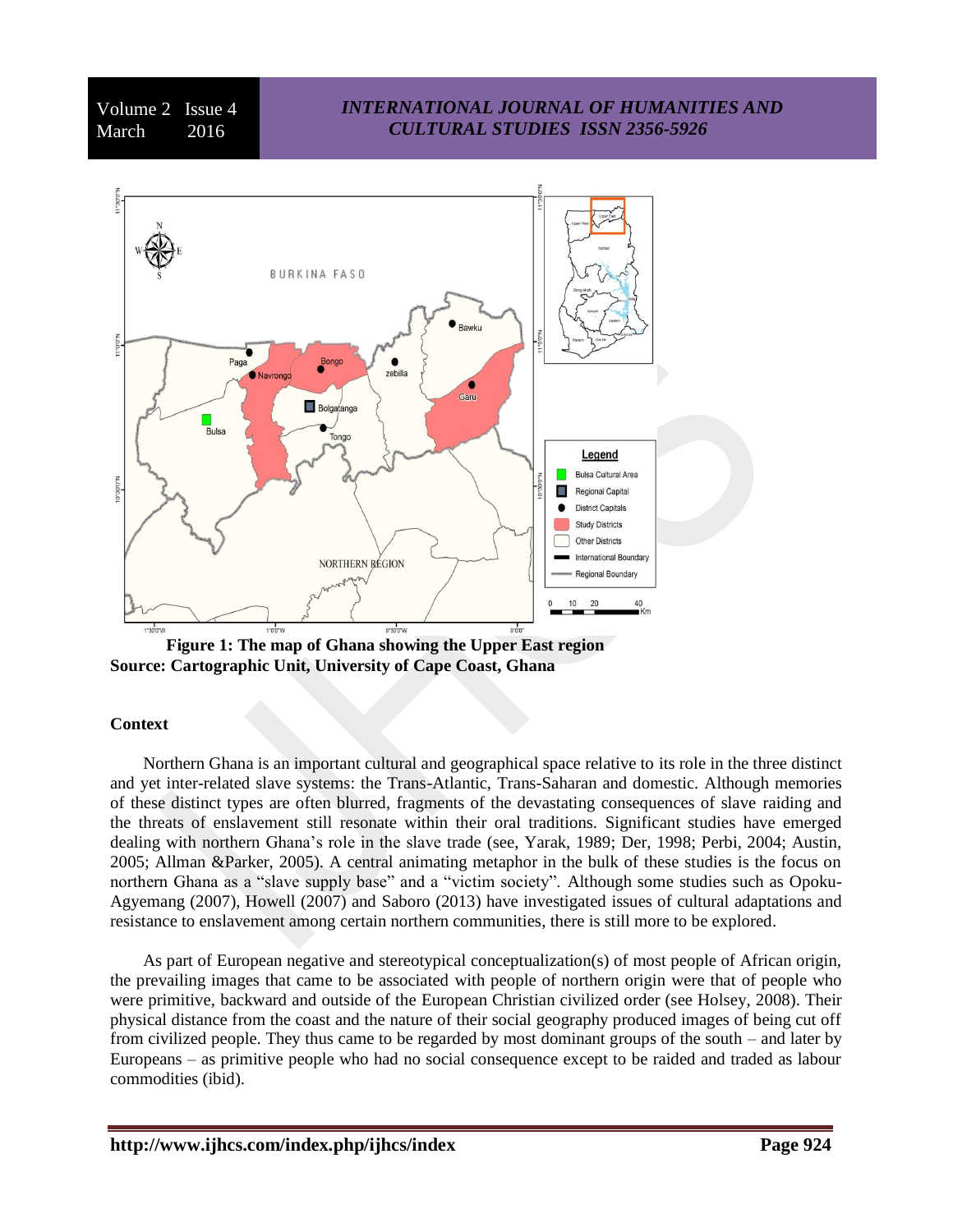## *INTERNATIONAL JOURNAL OF HUMANITIES AND CULTURAL STUDIES ISSN 2356-5926*

Indeed, the very images of the *donkor,* a term used by the Asante/Akan ethnic group of Ghana to designate a category of slaves, with time, came to refer to captives from northern Ghana. The term connotes the notion of outsiders or a socially excluded category. This term, Allman & Parker (2005: 31), have suggested, expresses "an identity outside of jural corporateness and indeed on a fringe of perceptions of humanity". The *Gurunsi* and other *nnonkofo,* Allman &Parker have pointed out (ibid), "stood on the lowest rung of the Akan scale of civilization"

Northern Ghana's subservient status relative to their experiences of enslavement within the broader context of the history of the slave trade in Africa has often been prominent "as ciphers in the historical, social and political arithmetic, not as subjects of social history", but sometimes "as objects and quantities" (Smallwood, 2007: 7) and as the marginalized *other* (see, for example, Allman &Parker, 2005:29-37; Holsey, 2008:81-102). It is this conservative and stereotypical cultural offensive that some of these songs by the Bulsa seek to counter.

### **Bulsa: A Social and Cultural Profile**

Bulsa can be considered as a post-enslaved society found in the Upper East Region of Ghana (as can be seen in Figure 1). During the latter part of the nineteenth century, Bulsa felt the brunt of the slave trade with the emergence of Zabarima and Asante slave raiders who took to raiding less centralized communities and taking people into slavery. The bulk of these slaves captured during the Zabarima slave raids were often sold in the Salaga market to Asante slave dealers. Notable slave raiders often mentioned in oral accounts of captivity within communities in northern Ghana, especially the Bulsa, include Babatu, Alfa Hano, Gazare and Samori; although Samori is believed to have undertaken little or no activity within the Bulsa area. Babatu is, particularly, remembered as the most ruthless. In addition to Babatu the Bulsa also sometimes mention the Asantes as part of the slave dealing hegemony.

Der (1998:30) confirms this by pointing out that Asante slave raiders often destroyed property, particularly livestock and foodstuff, and captured people. Der has intimated that "during the period of Asante's influence, 'no man could say he possessed anything of his own. His wives, children and property were all at the mercy of passing Asantes". After the abolition of the Atlantic slave trade, the Asantes could no longer export their slaves through European ports at the coast and, therefore, had to retain these slaves in Asante's society as labourers and domestic servants (Der, 1998: 19).

### **Conceptual Framework**

Aristotle was one of the earliest scholars to have conceptualized the nature of the metaphor in his *poetics* and thus provided a basis upon which scholars were later to reflect on its significance as a linguistic, rhetorical and cultural trope in generating meaning (for examples, see Leech,1969;Lakoff& Johnson, 1980; Black,1982; Ortony, 1982; Petrie, 1982). Semino (2008: 1) has, for example, reminded us of how the metaphor is a "pervasive linguistic phenomenon", "which is varied in its textual manifestations, versatile in the functions it may perform and central to many types of communication".

Reflecting on metaphors of the slave trade especially within the context of West African literature, Murphy (2012:1) has pointed out that there is a coded discourse surrounding the slave trade in most parts of Africa and that "we must read into spaces where the slave trade lies lurking, beyond the layer of the explicit historical setting and into the realm of metaphor...". She goes further to suggest that the "metaphor is not merely a literary tool" but "often carries and transports our often unspeakable meanings for us'. According to Murphy (2012: 9-10), "metaphor transfers our values, concerns, fears and recollections to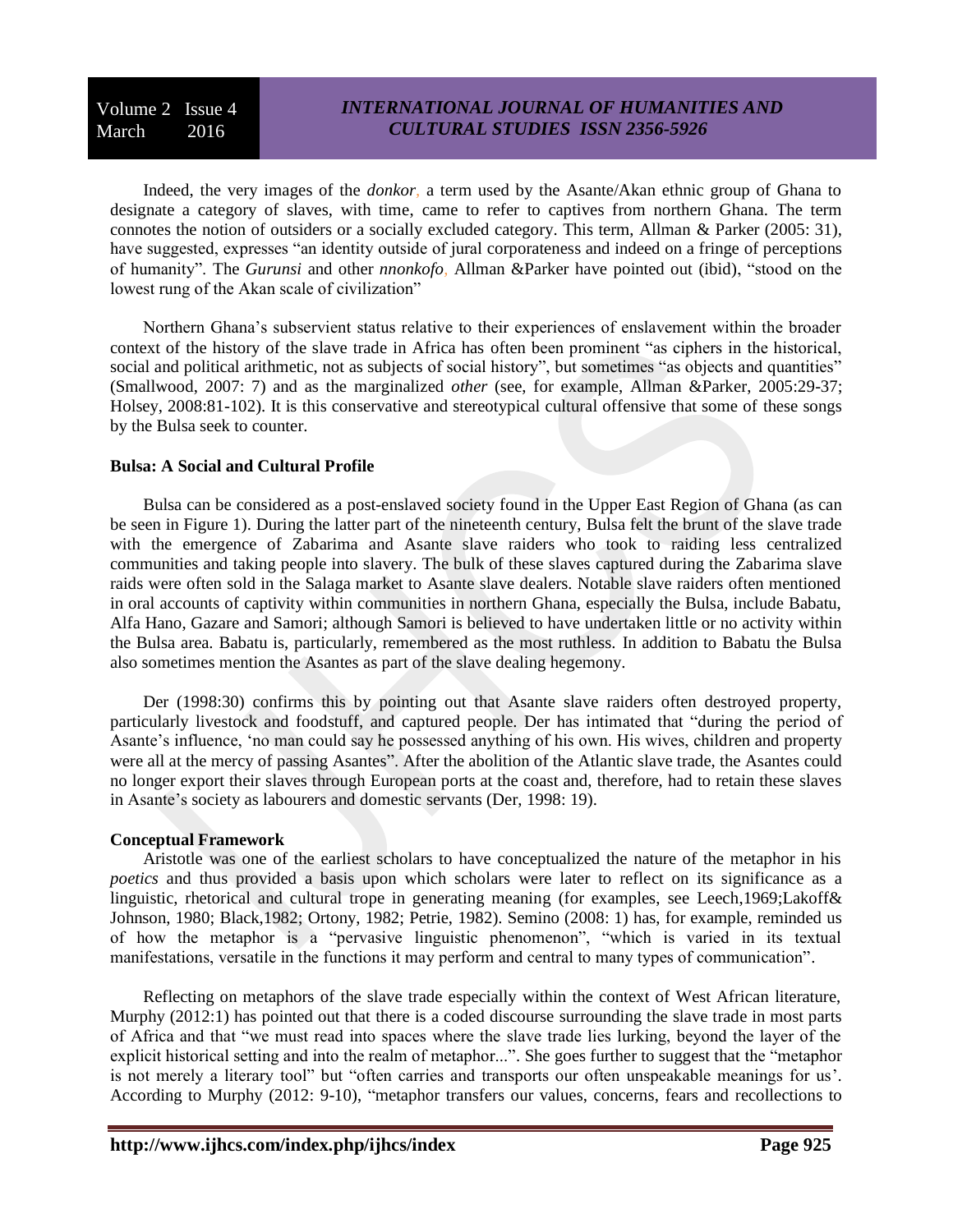others". More importantly, "they are carriers of meaning passed down through the generations, and can also act as translators, animators, and modifiers of meaning".

Drawing methodological inspiration from Murphy, this paper focuses on the ways in which animistic metaphors encoded in songs provide an opportunity to better understand the processes of subverting narratives of victimhood within Bulsa culture. Animistic metaphors as used within this context refer to the apt ways in which Bulsa use animals within their culture to reflect on a social and cultural experience of resistance to the threats of captivity and enslavement, and to re-interpret their collective history ― a history that has been constructed around the images of "prey".

Conceptualizing how animals occupy a central place within the African collective imagination, Roberts (2004: 56) has shown how animals often appear as protagonists and subjects of African folklore. He has, for example, suggested that one way through which we sometimes understand our own identity as human beings is through the reflective behaviour of animals. Roberts has argued that"...what it means to be human "is often understood by recognizing contrasts to and similarities with animals". This paper attempts to show how Bulsa have made creative use of some of the positive attributes of some animals to encode the discourse of bravery and heroism, thereby challenging the notion of the victim often ascribed to them.

Reflecting on the centrality of animals within Akan poetry, Nketia (1979: 23-33) has suggested that reference is made to a lot of animals and plants in Akan poetry because these animistic symbols "provide apt metaphors or similes, or compressed ways of reflecting upon social experience". The Bulsa, for instance, are predominantly a pastoral people and hunting is a major activity. Most of them who hunt are therefore familiar with the behavioural patterns of the animals they hunt and domesticate. Consequently, some of their songs tend to convey a sense of animal symbolic behaviour used in reflecting upon their social experiences.

In examining how metaphor is used in contesting notions of victimhood afforded by the history of slave raiding, it is vital to question the nature of the metaphor itself so as to arrive at the contesting community's own construct of self. In the case of the Bulsa, the song texts reveal that the metaphor sourced for contesting the narrative of victimhood is animistic. In this regard, a vital question to answer is why does this group appropriate metaphors from that specific domain? The answer to this question is that the community's epistemology is constructed by and around the immediate environment. The domain of the metaphors therefore provides us a medium through which we can make a fair assessment of what is considered relevant knowledge in the community of Bulsa.

But in relation to the contesting of the narrative of victimhood, the metaphors and their domain provide an avenue for the victimized group to contest their victimhood status through an intellectualism. This point is vital because the attempt to reassert the self in the face of a discourse of victimhood, unlike the struggle against slave raiding, is one that is won and lost by means of the contest of ideas. Metaphor then is the plane of this contest. Secondly, the group's independent choice of the metaphors to use is itself a tacit expression of revolt against any discourse on the group that is not owned by the group. The contesting of the ideas of victimhood expressed through the discourse of the other by the use of metaphor is symbolic of the reclaiming of the right to self-define one's own identity. This, as such, increases the credibility of the counter discourse.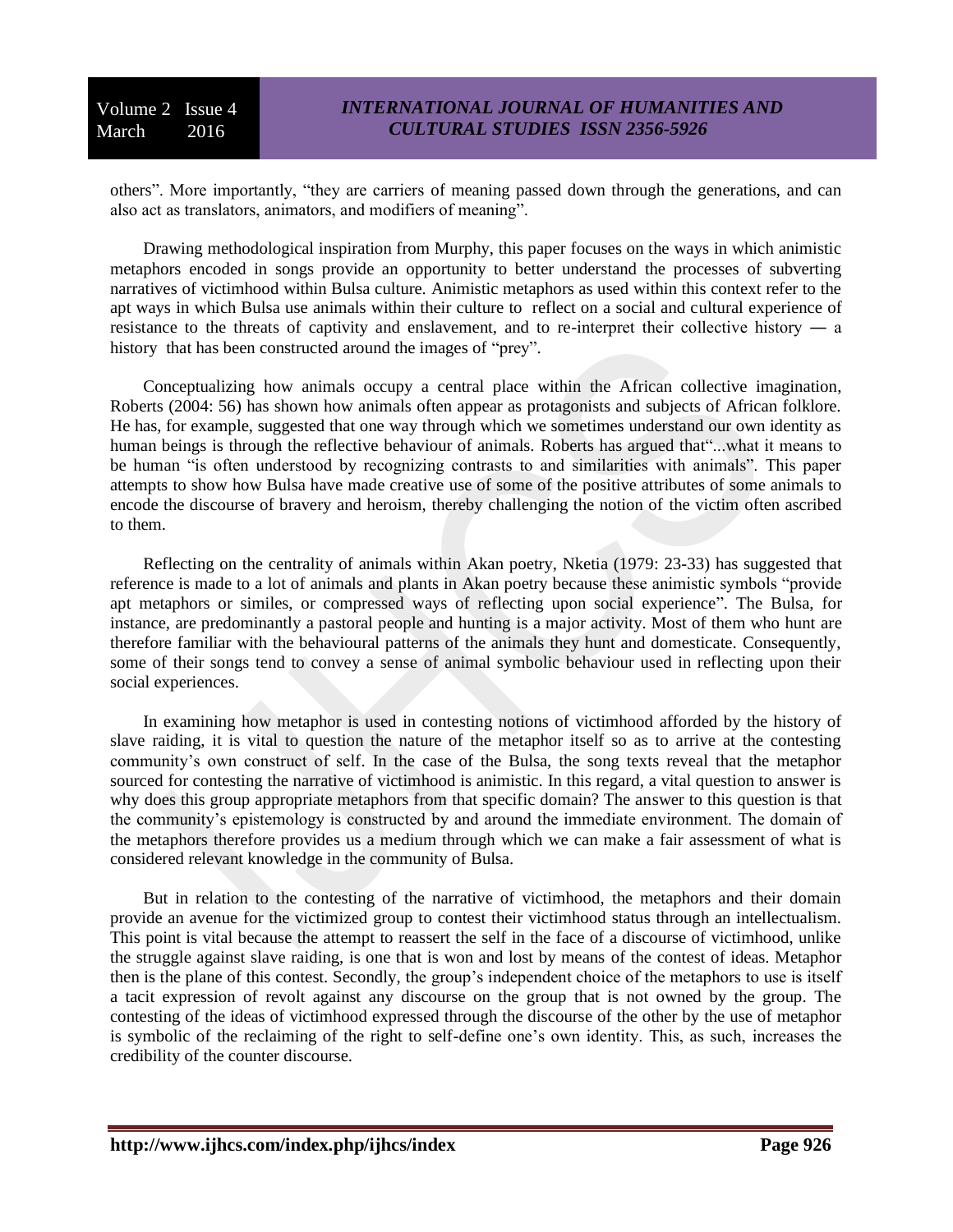## *INTERNATIONAL JOURNAL OF HUMANITIES AND CULTURAL STUDIES ISSN 2356-5926*

A second theorizing that has to arise from the source of metaphor used by the Bulsa in contesting the discourse of victimhood is that the counter discourse that is constructed has to be knowledge that is easily sustained by the folk or communal mind. This is an important way through which the group can constantly be aware of its own counter identity. This therefore accounts for the use of the animistic metaphors such as the cat, the lion, the elephant and the mouse since these are entities that individual members of the community interact with within the space of the community on a daily level.

The counter discourse and counter identity constructed through that discourse which contests victimhood therefore has reminders within the host community – in this case, the Bulsa. A metaphor whose purpose is the construction of a counter group identity has to be common enough for members of the group to appreciate and understand the import of the metaphor. The animistic metaphors used clearly realize this effect since, as has already been pointed out, the Bulsas are a pastoral community that rely traditionally on hunting, farming and gathering. Knowledge of animals in terms of their attributes is, to a large extent, commonplace amongst these people.

#### **Analysis and Discussion**

Songs within this culture are learned rather informally. There are no formal structures through which this tradition is passed on. Songs are therefore significant mnemonic devices through which events of the past are kept alive. These songs are usually performed during funerals or festivals. The Bulsas celebrate the feok festival; an annual thanksgiving festival to thank the gods for a good year's harvest. As part of the celebrations, Bulsa relive their communal experiences by remembering the victory their ancestors had over slave raiding. Singing groups from different Bulsa communities come together and perform these songs amidst drumming and dancing. In the section that follows, I discuss animal symbolic representations in the songs in detail.

### **Subverting the Lion's Predatory Narrative**

The point has already been made that the community's epistemology is constructed by and around its immediate environment and that knowledge of animals in terms of their attributes is, to a large extent, common amongst the Bulsa. In their songs, the lion is used as a significant metaphor and a subversive strategy in weaving a counter narrative seeking to contest images of victimhood. The lion is regarded as "the king of the African savannah" and lions have been celebrated for their courage and strength across cultures. In one particular song, the lion is used to reflect on how Bulsa fought and overcame predation. The song says:

*Ba toŋgbeŋle le ziim chorototo Ba toŋgbeŋle le ziim chorototo Ayieta dokdem toŋg beŋle le ziim Ba toŋka gbeŋ duok/diak Dela ka dilate baa chaliya*

They fought and killed a male lion. They fought and killed a lion and blood is flowing. Ayieta's household have fought and killed a lion with blood. They fought and killed a male lion that is why people are running.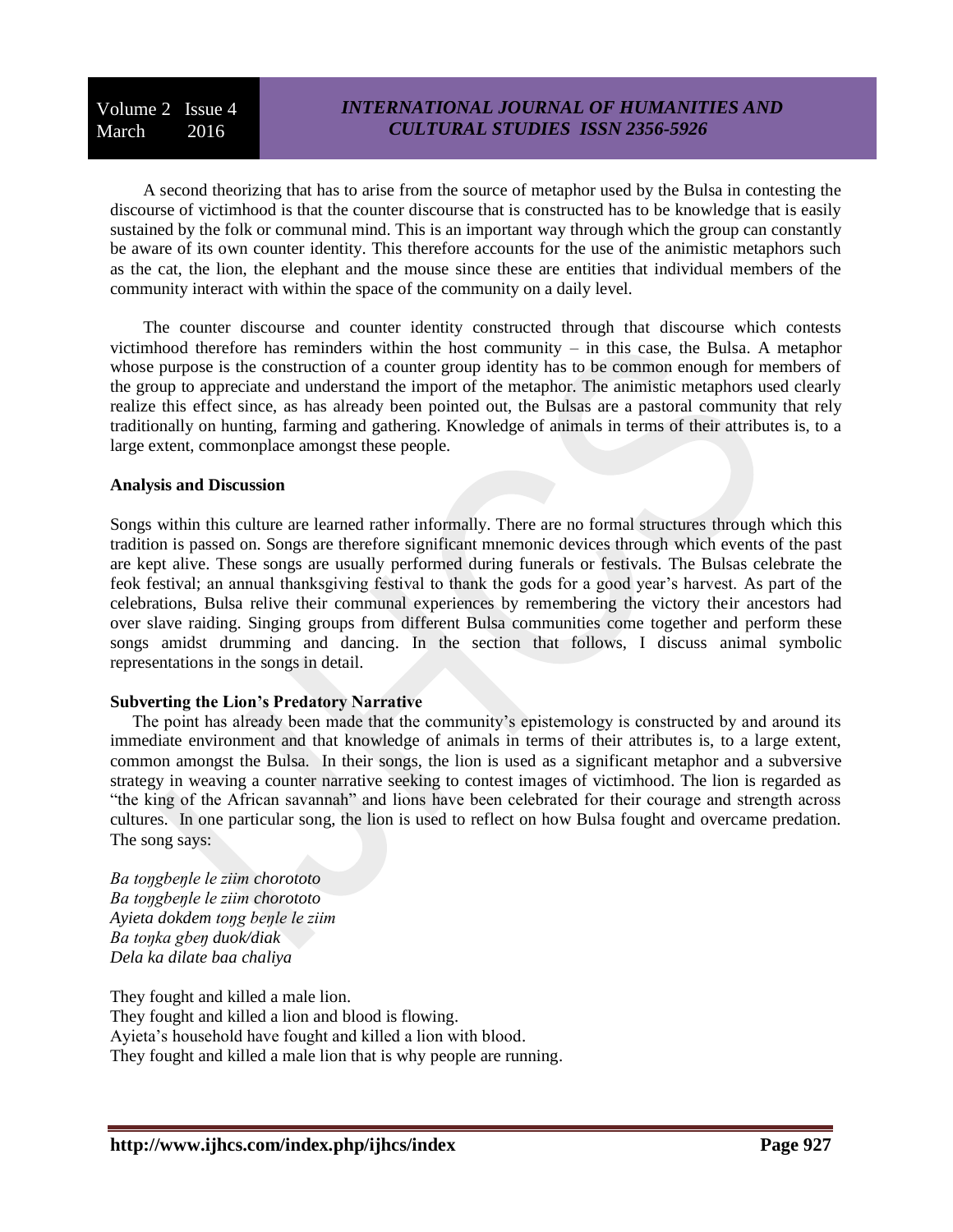## *INTERNATIONAL JOURNAL OF HUMANITIES AND CULTURAL STUDIES ISSN 2356-5926*

This song provides a window through which we can get a glimpse of how these communities often conceptualized the threats and violence of enslavement through the predatory behavior of the lion. In this song, the slave raider is metaphorized as a male lion: a symbol of power, of strength and of might. A major defining characteristic of the male lion is that it is territorial and has an intimidating presence. Bulsa's metaphorization of slave raiding and its attendant characteristics of plunder and pillage through the image of the lion therefore is intended to help us understand the ways in which they seek to convey and interpret the sense of fear and general insecurity that the slave raider and his cohorts initiated within communities. The presence of the lion within communities was intimidating and undermined social cohesion. This constant fear of the *lion* would invariably affect the smooth functioning of society and the various means through which society reproduces itself. The fear of capture has implications for local agriculture and the local economy. A people's productive capacities would be seriously impeded through fear of the unknown. The central animating metaphor in this song, however, in my opinion, was not what the lion *did* or was capable of doing but the ways in which this subaltern group responded to the lion's threats and intimidations.

One way Bulsa have thus sought to contest the images of the victim is their insistence that they also fought back. During fieldwork, informants always insisted, "their ancestors were not just passive to their plight, but that they also fought back". The song, for example, reinforces the fact that they not only "fought", but also "killed". "Killing" the "male lion" is informative. It is an attempt by Bulsa to subvert the narrative of passivity and cowardice often associated with oppressed people. The metaphor of the lion is significant because it underscores the collective sense of courage and bravery with which victims of captivity challenged their oppression. It takes courage and bravery to fight a lion.

The descendants of those who were raided thus take pride in the resistance of their ancestors using the lion metaphor to rewrite their history — a history of a new collective identity of a people who have transcended their tragedy through war. The onomatopoeic sound *chorototo* as seen in the song signifies ways in which blood pours on the ground. Blood as an archetypal image reinforces the fact that resistnace to the threats of enslavement was predicated on war and bloodshed. The song thus suggests that communities were often willing to pay the price for freedom even to the detriment of their lives.

Reference to *Ayieta* in the song is significant. *Ayieta* is an ancestor whose name recurs in the oral traditions of the people as one who is believed to have led Bulsa against the slave raiders. The mention of his name reveals ways in which a people remember and celebrate their heroes. The song's reference to "Ayieta's household" having fought and killed the lion also reveals ways in which the fight against the slave raiding hegemony was a collective enterprise. Mobilizing households to fight against the slave raiding hegemony was a cultural imperative. People who fought and eventually killed a male lion cannot therefore be regarded as victims but as people who took their destinies into their own hands and circumvented the very institutions that sought to annihilate them completely through enslavement.

### **The Trope of the** *Cat* **as a Counter Representation Strategy**

In another song, "even if the mice are a multitude", we see how Bulsa imaginatively try to reconstruct and reinterpret their collective history through the relationship between two "domestic enemies": the cat and the mouse. The use of these two animistic metaphors is of symbolic significance because of the ways they reveal the issues of predation and counter predation. The song suggests that the relationship between victim and conqueror or prey and predator does not stay constant. This relationship that this particular song suggests is dictated by time and circumstances. The song says: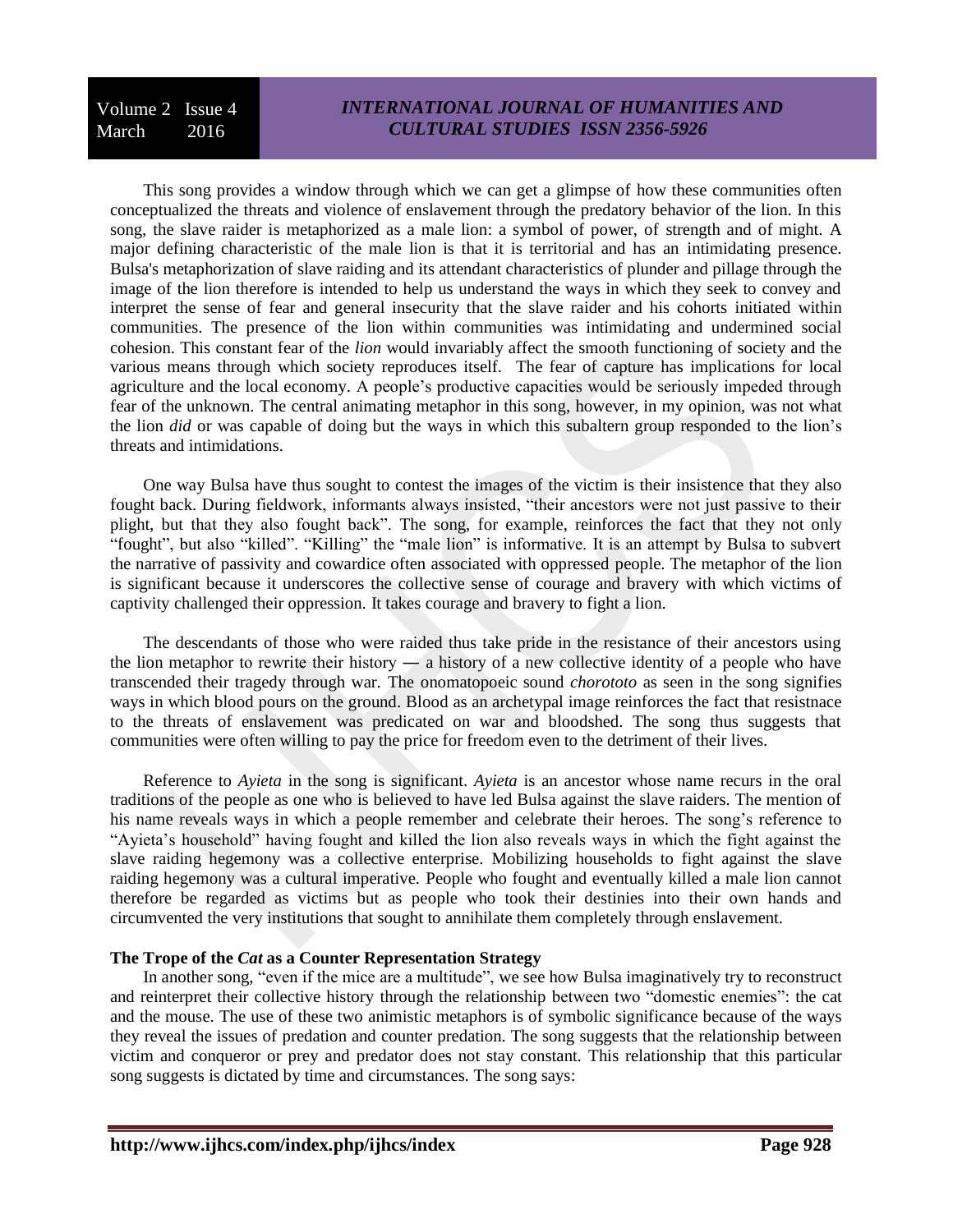*Ŋoomapoom de kook Ŋoomapoom de kook Poom de kook* 

*Poom de kook Dogbiak laa pa ŋanta Ayieta*

Even if the mice are a multitude Even if the mice are a multitude Even a multitude Even a multitude The cat can stretch itself and catch them all Ayieta

This destructive image revealed in the metaphor of the mice is revealing. The destruction and damage that mice cause within a household is common knowledge. Their greatest economic threat is seen not only in how much they consume within the household, but how much gets thrown away due to the extensive damage they cause or the contamination that often arises as a result of their presence. Communal memories of the destruction caused by these mice often included the plunder of foodstuff and livestock. The destruction and contamination caused by these "mice" most often threatened the very ontological basis of Bulsa society. In spite of the seemingly destructive tendencies of the mice, the song reveals a counter predatory metaphor revealed through the image of the cat.

Bulsa's epistemology of using the cat as a counter representation strategy in this song is significant. The cat is a domestic pet and largely carnivorous. The skill of the cat in killing household rodents, including mice, is well known. Cats are natural hunters, with the ability to track their prey and pounce with sharp claws and teeth. They are particularly effective at night, when their light-reflecting eyes allow them to see better than their prey. What the song celebrates through the deployment of this animistic metaphor is the capacity of the people to counteract the destructive activities of the slave raiders through a counter predatory metaphor. The lines,

Even if the mice are a multitude The cat can stretch itself and catch them all

are informative. The skill and agility of the cat is seen in its ability to "stretch itself and catch" its prey. Within the context of enslavement, the role of victim has been interchanged with the role of victor/predator. In this song, we thus see the attempt of Bulsa to subvert the victim narrative by attributing predatory characteristics to themselves thereby suggesting that the relationship between these variants are not permanent but are dictated by circumstances and time.

### **Contesting Weakness: Evocative image of the Elephant**

In the song, "They should go behind the elephant and push it down", we are again presented with another powerful and evocative image represented in the elephant used as a means of contesting the narrative of victimhood. The song says,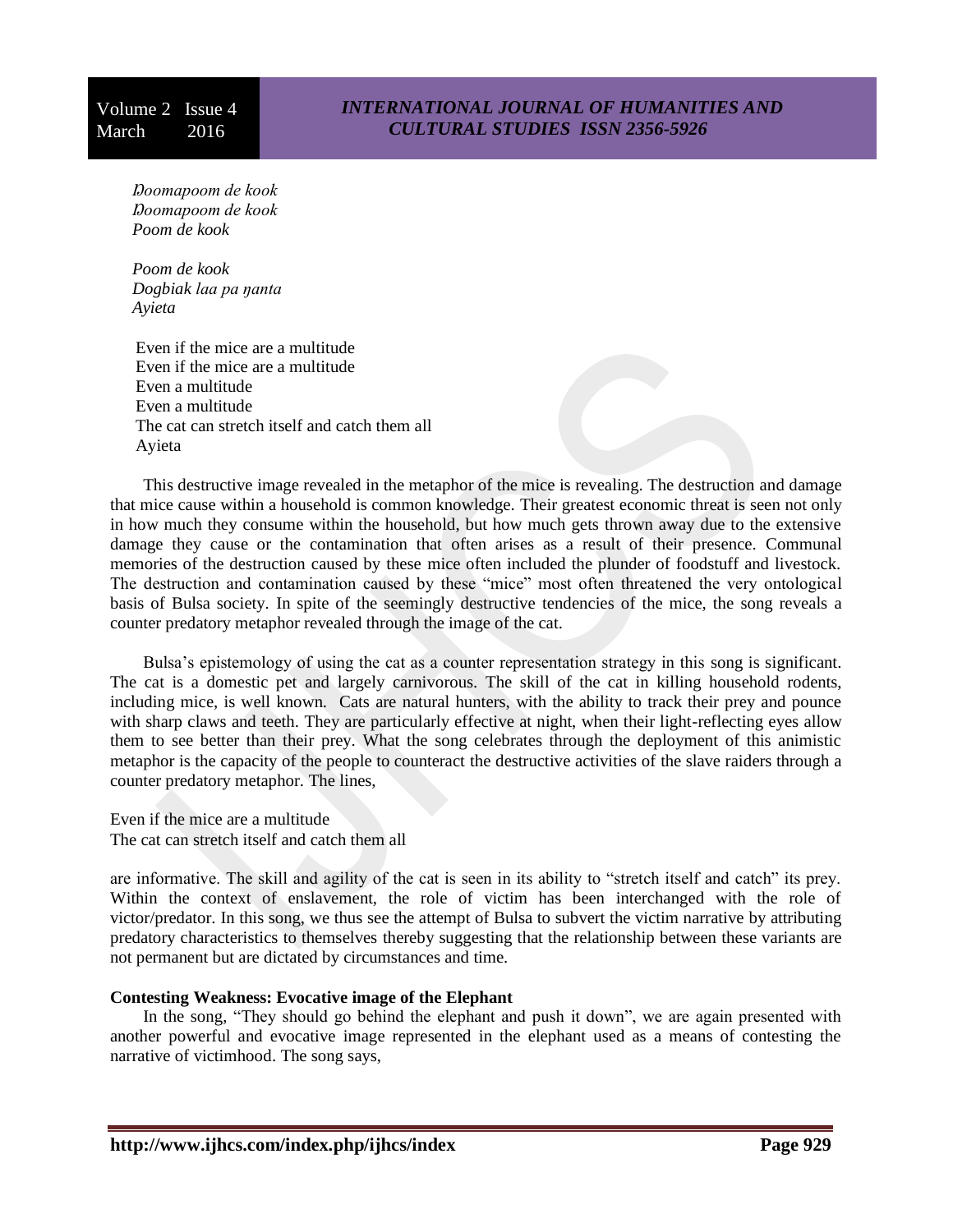### *INTERNATIONAL JOURNAL OF HUMANITIES AND CULTURAL STUDIES ISSN 2356-5926*

*Ba taam yanku ŋaaŋ nyiŋ daasi lonsi Ba taam yanku ŋaaŋ nyiŋ daasi lonsi Ba nak yanku, a nak yanku Ba taam yanku ŋaaŋ nyiŋ Le kuasiŋ kama Ba taam yanku ŋaaŋ nyiŋ daasi lonsi*

They should go behind the elephant and push it down They should beat the elephant Beat the elephant They should go behind it for it will go down They should go behind the elephant and push it down

Although African cultural interpretations of the elephant vary considerably, its use in this song as metaphor reveals that Bulsa are aware of its positive attributes. Bulsa's knowledge of the elephant's symbolic significance to warrant their use of its image in their songs is therefore of great value. The elephant is enormous in size and has a great degree of stability. The elephant also signifies strength, dignity and royalty. The use of the elephant as a metaphor reveals a culture that wants to be perceived as strong and formidable rather than weak and docile. Through this song, the Bulsas relive memories of how their ancestors overcame slave raiding by pushing "down the elephant". That in spite of the elephant's huge stature, communal effort and determination pushed the elephant down. The song's insistence that "they should beat the elephant", and "go behind it "for it will go down" evokes ways in which Bulsa seek to contest passivity. Beating and pushing the elephant down was certainly an enterprise predicated on courage and bravery.

As will soon become apparent, the victim/predator image together with the symbol of the elephant and how these seek to overturn the theme of victimhood is reinforced in another song. The novelty in the song as a valid and interesting source of historical documentation is seen in the ways this particular song reveals the complexity of how raiders can become victims and vice versa. For example, in one instance, the Bulsas refer to the slave raider as an elephant and in another instance; they refer to themselves as elephants. These songs also suggest that slavery sometimes creates uncertainty and thus imperil both victors and vanquished in the long term. This change of roles between victim and victor is illustrated through the song "The fight is between elephants". The song says,

*Yabta kpaliŋ Baderi maa ko yomma Baderi maa ko yomma Asiniensabisakayabta Yabta kpaliŋ ate kpaliŋ Ba deri maa ko yomma*

The fight is between elephants. They also killed slaves in the process. They also killed slaves in the process. Asiniensa children are elephants. The fight is between elephants. In the process, they also killed slaves.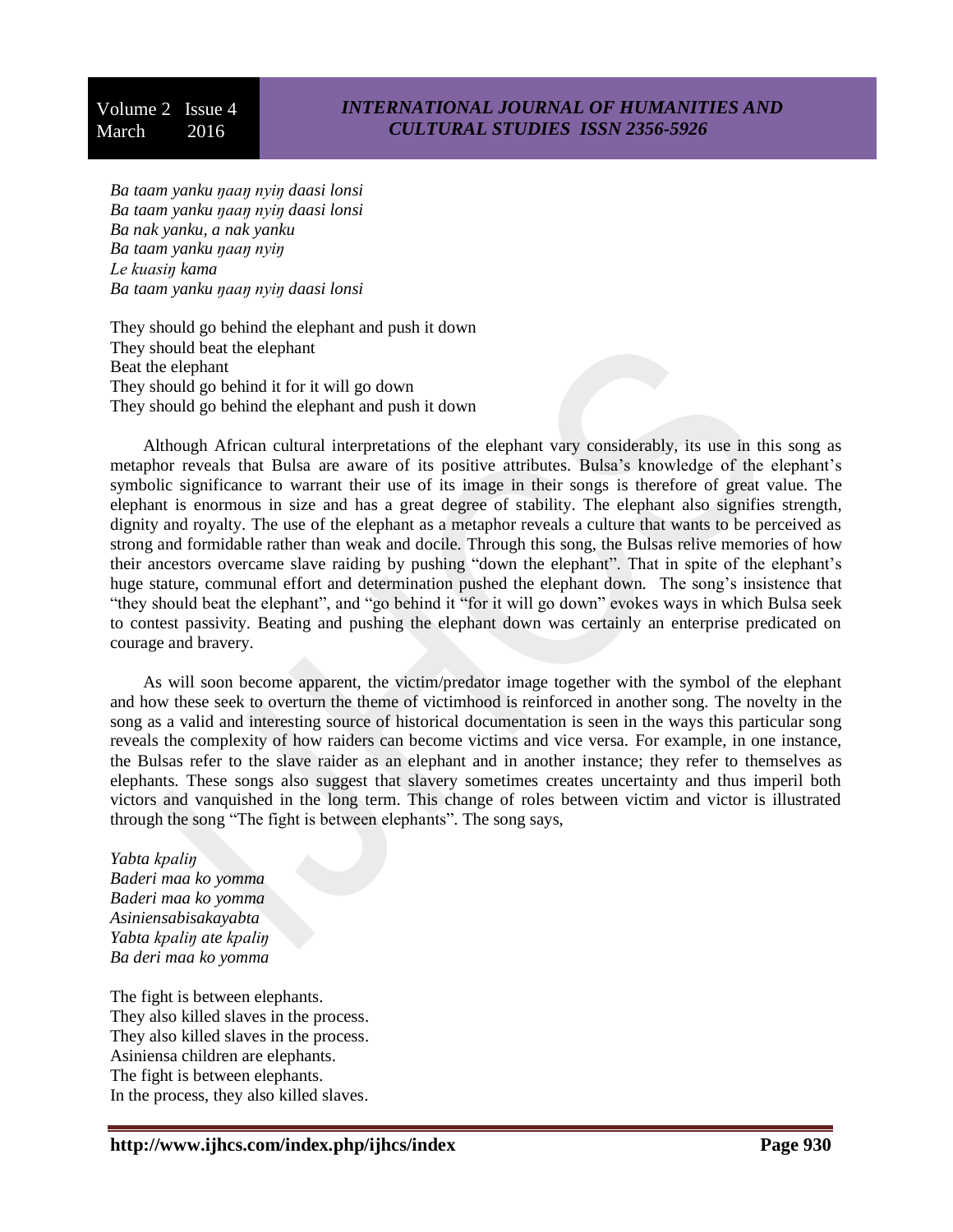## *INTERNATIONAL JOURNAL OF HUMANITIES AND CULTURAL STUDIES ISSN 2356-5926*

This song alludes to the fight for communal redemption and the consequence of resistance. The song suggests that in the course of securing their freedom, some of the enslaved (here, people of Bulsa) were also killed. In this song, the people of Asiniensa (Siniensa is a specific location of Bulsa) see themselves as elephants and allude to the fact that the fight against communal oppression is a fight between elephants.

Asiniensa children are elephants The fight is between elephants

By indicating that the fight is between elephants, the community's memories seem to suggest that the role of victim and predator may not always remain the same. By these inferences, they attempt to carve a new image and identity for themselves: not as oppressed groups who were always running and at the mercy of slave raiders, but also as a people who took their destinies into their own hands by challenging their oppression.

#### **Conclusion**

The central premise that formed the basis of this paper was that the history of slave raiding within certain communities in northern Ghana with particular reference to the Bulsa cultural group created a stigmatized identity: an identity constructed around an ideology of victimhood. The preponderance of the literature reflects the view that northern Ghana was more of a slave supply base that fed into the three distinct but yet inter-related slave systems. Although within the last couple of years a new surge of scholarly works have appeared contesting the notions of passivity, the songs of Bulsa discussed in this paper provide another significant window through which we can further interrogate the broader issues of victimhood and its counter representation.

In this paper, I have examined how the Bulsa of Ghana by means of their songs have sought to subvert the narrative of victimhood that has typically been associated with them because of their history of enslavement. The distinctive contribution this paper makes to the extant literature is seen in its departure from the use of only historical sources but also engaging with the voices of the direct descendants of those for whom the slave experience was a "living wound". Although the collective remembrance of enslavement and the slave trade constitutes a profound wound, their songs suggest that the emphasis should rather be on the cultural values of self-sacrifice, resilience and communal strength. The songs herein discussed therefore lend credence to the fact that in spite of the terror and violence slave raiding imposed on the people of Bulsa, they eventually survived.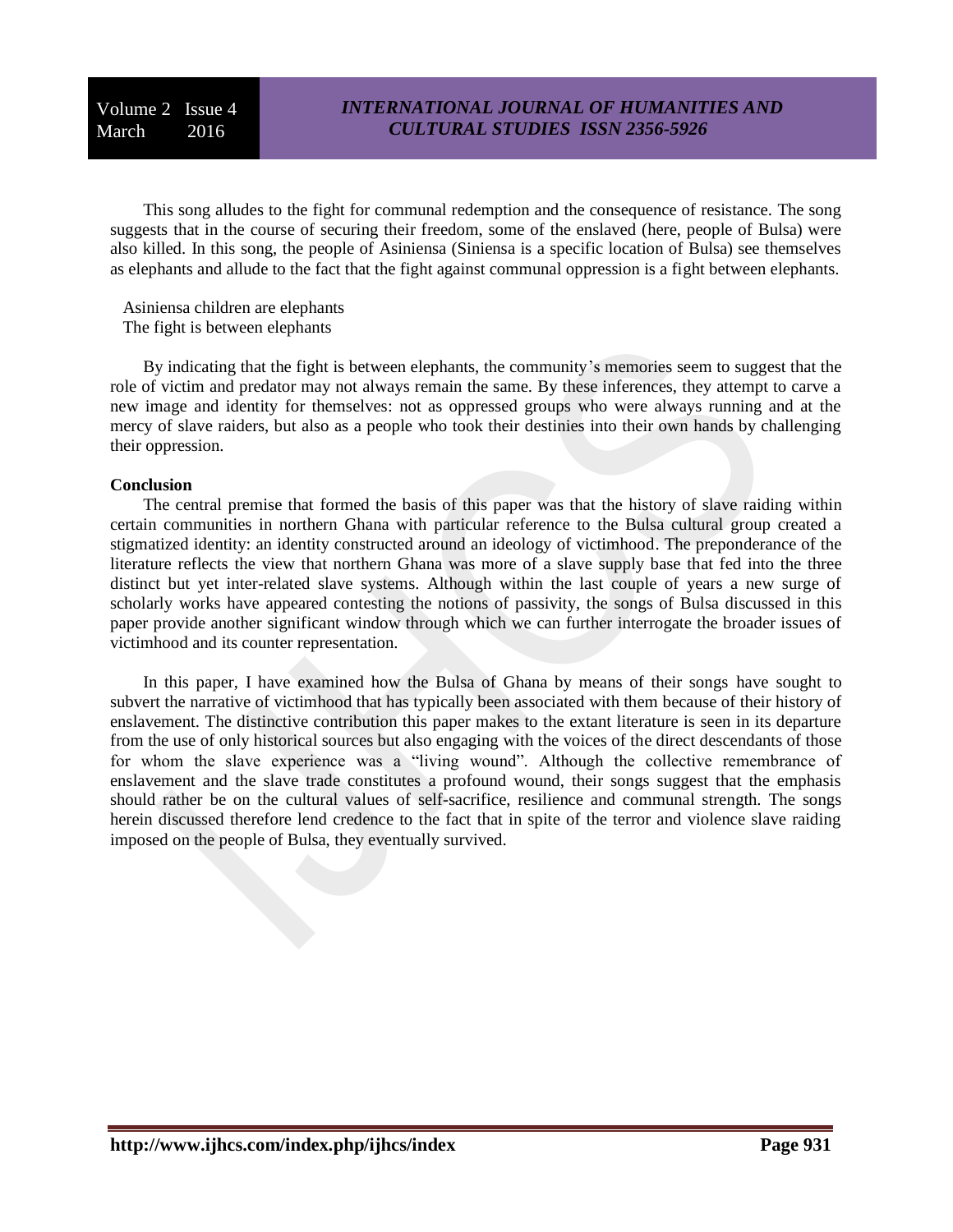#### **References**

Allison, M. H. (2007). Showers of Arrows: The Reactions and Resistance of Kasena to Slave Raids in the  $18<sup>th</sup> \& 19th$  Centuries. In Aquandah, J. K. Opoku-Agyemang N. J., Doormont, M., (Eds.), *the trans-Atlantic Slave Trade: Landmarks, Legacies and Expectations* Sub-Saharan publishers, Accra.189-207.

- Allman, J. &P. (2005). *Tongnaab: the history of a West African God.* Bloomington and Indianapolis: Indiana University Press,
- Austin, G. (2005). *Labour, Land and Capital in Ghana: from Slavery to free Labourin Asante, 1807-1956.*New York: University of Rochester Press

Black, M. (1982). More about Metaphor. In A. Ortony (Ed.), *Metaphor and Thought.* New York: Cambridge University Press.

Confino, A. (2005). Remembering the Second World War, 1945–1965: Narratives of Victimhood and Genocide. *Cultural Analysis*, (4), 46-75.

Der, B. (1998). *The Slave Trade in Northern Ghana*. Accra: Woeli Press.

Elias, R. (1986). *The Politics of Victimization: Victims, Victimology and Human Rights.* Oxford University Press.

Hartman, S. (2007). *Lose your Mother: A Journey along the trans-Atlantic Slave Route.* New York: Farrar Strand and Girousi.

Holsey, B. (2008). *Routes of Remembrance: Refashioning the Slave Trade in Ghana.* Chicago: University of Chicago Press.

Hooks, B. (1989). *Talking Back: Thinking Feminist, Thinking Black*: Boston: South End.

Lakoff, G. & Johnson, M. (1980). *Metaphors we Live by*. Chicago: University of Chicago Press.

Larson, P. M. (1999). Reconsidering Trauma, Identity, and the African Diaspora: Enslavement and Historical Memory in Nineteenth-Century Highland Madagascar". *William and Mary Quarterly, Third Series, 56 (2) African and American Atlantic Worlds,* 335-362.

Leech, G. (1969). *A Linguistic Guide to English Poetry.* New York: Longman.

Montville, J. V. (1993). "The healing Function in Political Conflict Resolution". In Sandole and Van der Merwe, C*onflict Resolution. Theory and practice: Integration and Application*: New York Manchester University Press. p.112